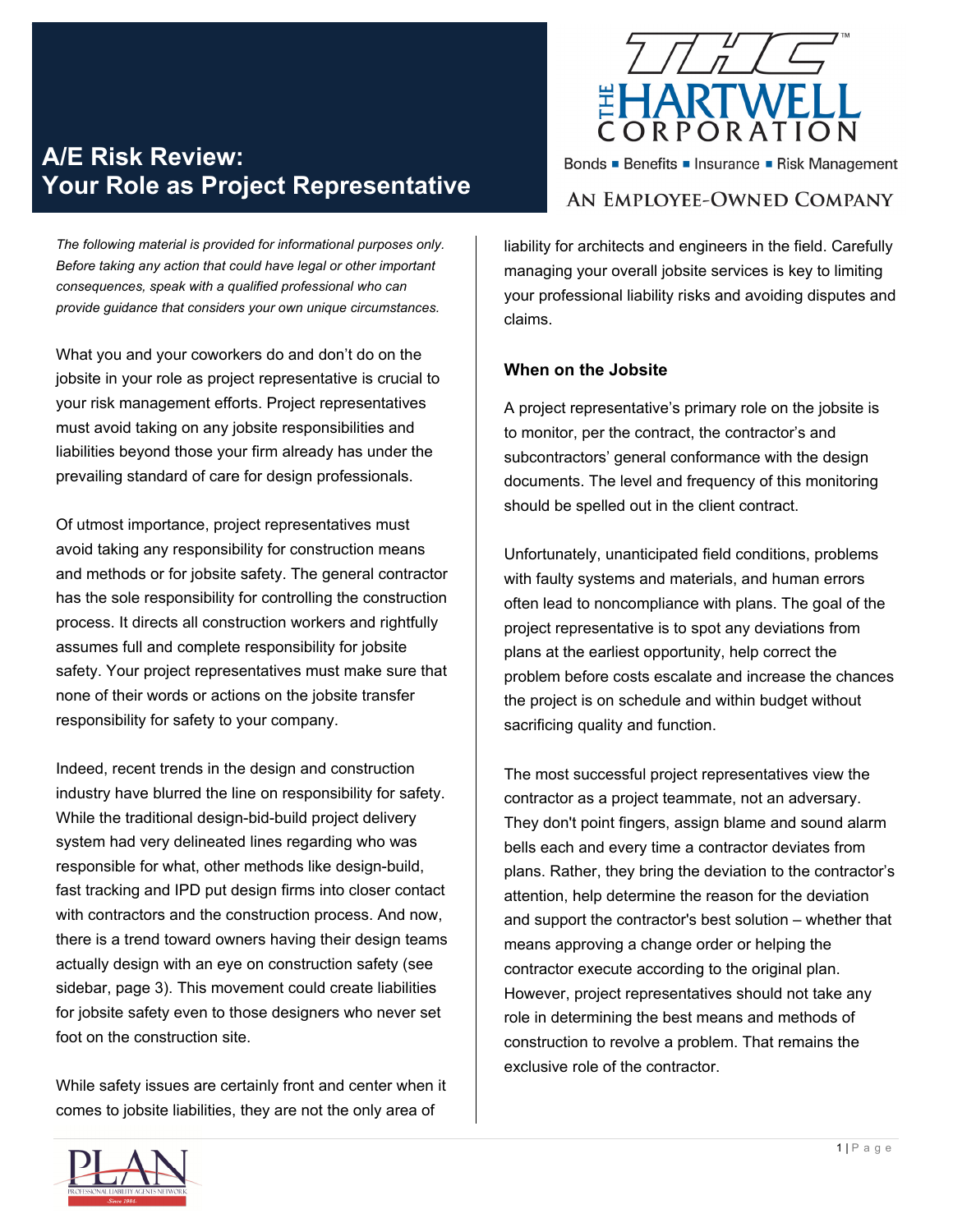To implement their role effectively, project representatives must understand and adhere to the limits of their authority as established in the client contract. Project representative responsibilities typically include:

- The interpretation of plans and specifications
- Construction observation for compliance
- Record-keeping and reporting
- Coordination of tests and inspections
- Project sign-off.

# **Interpreting Plans and Specifications**

Your plans and specifications are communication tools to convey your design intent to the contractor. Like all communication tools they are imperfect and subject to misinterpretation, leading to project flaws. That's why field observation services should be part of your scope of services on virtually every project. It allows your project representative to clarify design intent and answer the contractor's questions at the earliest possible moment.

For most projects, you will be asked to interpret your designs and specifications throughout the course of construction via "Requests for Information," or "RFIs." In most cases, RFIs are simply attempts by the contractor to ensure your designs are being interpreted correctly or to raise issues that perhaps your design does not significantly address. It is very important to give each and every RFI immediate attention – no matter how trivial – and provide a timely response – no matter how brief.

Be aware, however, that a contractor who submits an inordinate amount of RFIs may have ulterior motives for doing so. For example, a low-bid contractor may hope to pad its income by using RFI's to generate moneymaking change orders. If you feel this is happening, address the issue with the contractor and, if necessary, your client.

# **Observation for Compliance**

Should you observe work that fails to comply with your design intent, address it with the contractor immediately. Specify as clearly as possible why you feel the work does not comply. Determine how the contractor intends to proceed. Hopefully, you can reach a solution that brings the work into conformance without unnecessary delays or added costs.

Sometimes, a work-around can be found that brings the work into general conformance with contract documents and retains design integrity. Other times, rework is the only acceptable alternative. In such cases, agree with the contractor to a rework schedule and examine the revised work upon completion.

Should you reach an impasse with the contractor, bring in an owner's representative to address the situation. In no instance should you demand the contractor to stop work. A stop-work order opens your firm up to a variety of liability problems, including delays and jobsite safety. Unless it is an issue of imminent danger to the safety or lives of people on the site – a potential trench collapse, for example – design firms should never stop work or otherwise take control of construction means and methods.

# **Recordkeeping and Reporting**

Key to effective field observation is a formal system of recordkeeping and reporting. Formal records provide the best defense in the event a claim is filed against a design firm, either during construction or years later.

Every project is unique, but there is certain information that should be gathered at any jobsite. Major industry associations, such as the AIA, ACEC, ASCE, NSPE and ASFE, have developed a variety of forms for collecting vital field information. In addition, firms can develop their own forms and reporting systems to capture important facts and figures.

Consider implementing a system of daily field reports (DFRs). Typically, these DFRs capture project-relevant

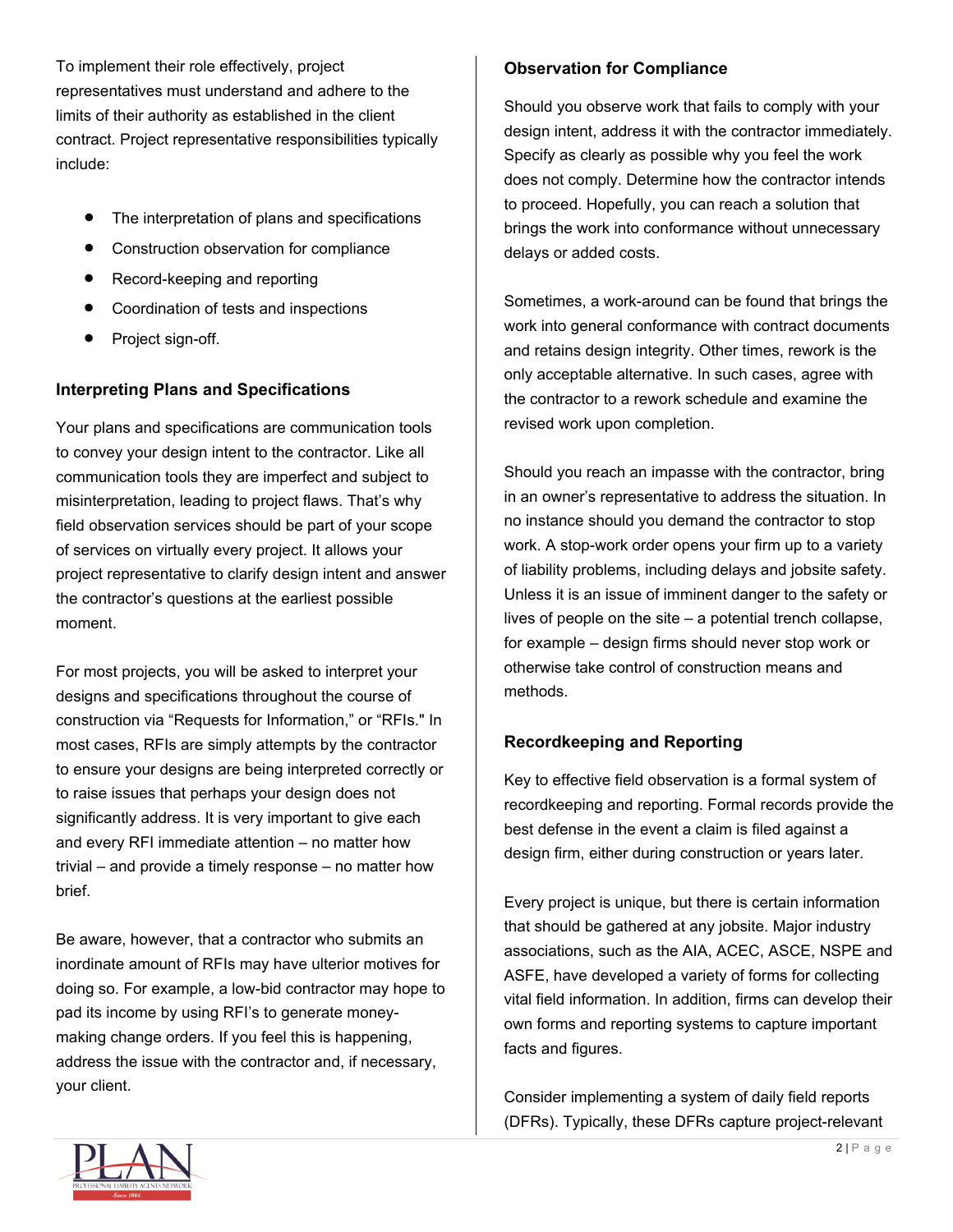information such as weather conditions, the particular trades currently working on the project, materials used, on site or delivered, work accomplished, project progress (or lack of it) in relation to the schedule, visitors on site, and conversations with contractors and owner representatives. Project reps should particularly focus on significant events (such as the completion of a major project phase) and unresolved issues (such as delays and noncompliance) that could lead to later disputes.

Visual records of the worksite are great supplements to your DFRs and they are becoming increasingly easy to compile. Cell phones, digital cameras and even onsite web cams can be used to create project progress reports.

#### **Tests and Inspections**

Projects often involve independent tests and inspections required or performed by public agencies, manufacturer reps and other third parties. If these site visits are not carefully coordinated, parties can miss opportunities to perform functions that are vital to the project's overall schedule.

Your project representative should attend all tests and inspections. Make sure you obtain copies of test results and include notes in your DFRs regarding testing procedures and inspections.

Keep in mind that testing and inspection schedules are subject to change. As construction progresses, work closely with the contractor, testers and inspectors to track schedules against actual progress and revise testing and inspection dates as necessary.

# **Final Review and Sign-Off**

Your final reviews at the jobsite can be the most frustrating and differences of opinions among key parties can easily escalate to disputes and litigation. The contractor, subcontractors and the owner are anxious to get the job completed and signed off. The owner wants to meet the original schedule and the contractor wants to



Once the contractor notifies you that work is complete, thoroughly inspect the project. Document any perceived deficiencies in writing and, if possible, with a camera. Prepare a punch list of all work still to be completed and arrange a punch-list review meeting with the contractor and all affected subcontractors. Conduct a project walkthrough to verify mutual understanding of what work still needs to be done.

As punch-list items are completed, review the work. Advise the contractor whether the work is acceptable or needs further modification. If the owner retains a commissioning firm to test mechanical systems, ask to attend those events.

When you are satisfied that the project is substantially complete, participate in a site tour with the contractor and owner's representative. This review is conducted to confirm that the work is complete, or substantially complete, and that the project is ready for full or partial occupancy. Assuming the building tour results in no major surprises, a certificate of substantial completion can be issued. Append to the certificate a list of any items requiring completion or correction. Once these items are taken care of, a certificate of payment can be issued.